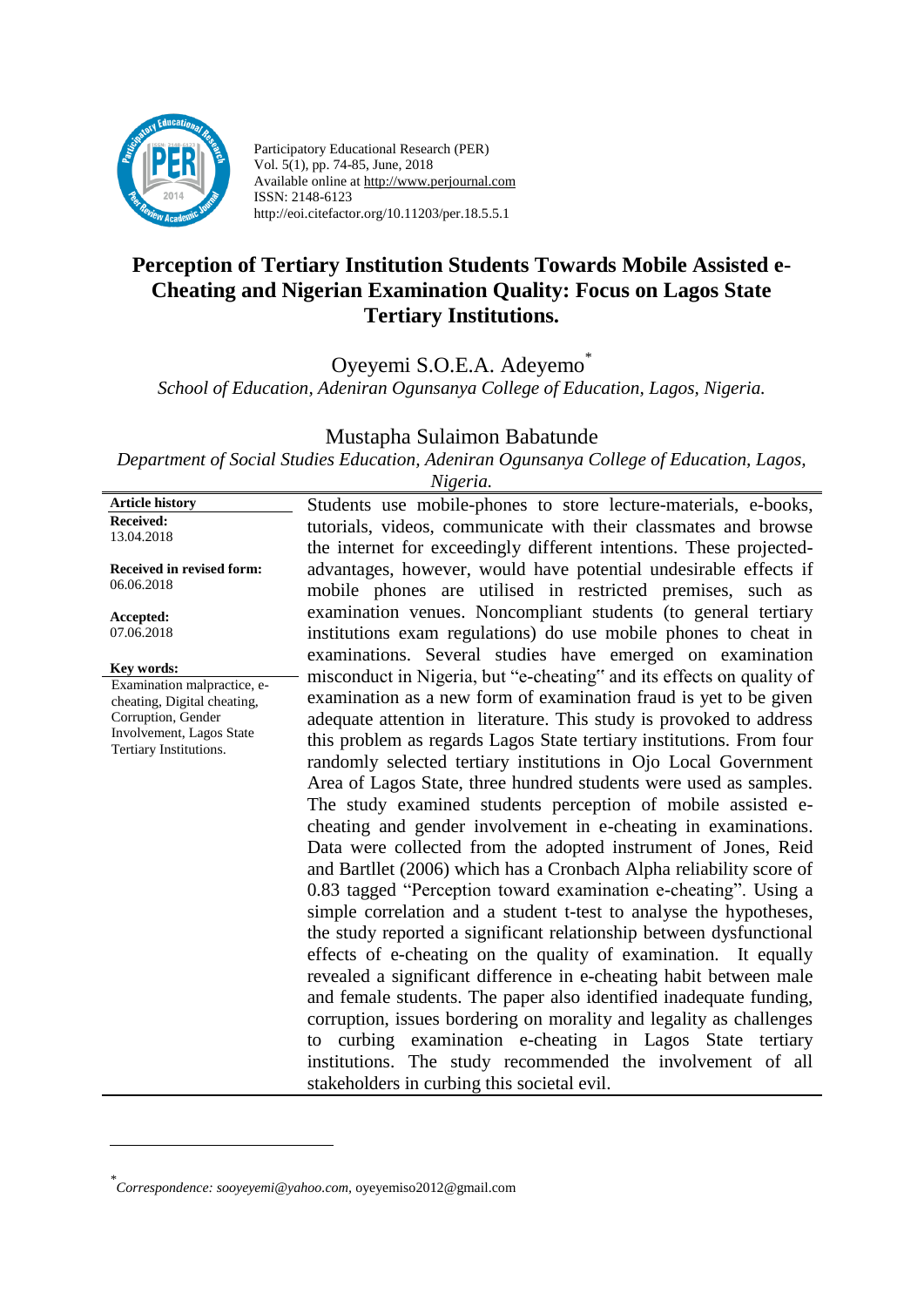#### **Introduction**

In Nigeria there has been a growing concern about the conduct, authenticity and quality of examinations especially during the process of selecting qualified prospective candidates into Nigerian tertiary institutions. The examinations enhance manpower production that promotes societal growth. The alarming rate of examination misconduct poses a threat to this objective. Digitally in recent times, another form of Information and Communication Technology (ICT) perpetuated examination mal-practices is on the increase. Ordinarily, students use mobile-phones to store lecture-materials, e-books, tutorials, videos, communicate with their classmates and browse the internet for exceedingly different intentions. These projected advantages, however, would have potential undesirable effects if mobile-phones are utilised in restricted premises, such as examination venues. Non-compliant students (to general tertiary institutions exam-regulations) do use mobile-phones to cheat in exams. The rapid explosion of cell phones at the beginning of the 21st century eventually raised problems, such as their potential use to invade privacy or contribute to widespread academic-cheating (Okebukola, 2014).

The advancement and wide-usage of mobile devices facilitates learning media, increasing integration of mobile-phones into instruction in the institutions (Masri, 2015). In spite of the vital-role that is played by mobile phones as a learning tool, there still are challenges that could originate from using mobile devices, such as cheating during exams and distraction during lecture hours. Nyamawe and Mtonyole (2014), for example, observed that, recently institution authorities have noted an overwhelming increase in the use of mobile devices by students to cheat during examination tagged, e-cheating.

In Nigerian tertiary institutions, ICT has resulted in high level of examination misconduct, tagged "e-cheating" among students. "E-cheating" according to Omonijo (2011) is the habit of students engaging ICT devices to indulge in examination misconduct. The menace has now provided a smart way for notorious students to beat the effort of civil society groups and wellmeaning Nigerians in curtailing examination fraud (Omonijo et al., 2011). Prior too the invention of ICT, the menace of examination misconduct was a big problem to the nation's education system (Oduwaiye, 2005, Ijaiya, 2006, Joshua, 2008, Olatunbosun, 2009, Omonijo & Fadugba 2011). Sadly, cheating with the aid of mobile devices has become one of the major negative fallouts of the use of technology in education. Electronic cheating or echeating may be viewed as the use of Information and Communication Technology to gain an undue advantage in an examination (Adeoye, 2010) . This include, but not limited to the use of cell phones, programmable calculators, pagers, personal digital assistants (PDAs), computers, internet and so on to gain unfair advantage. Technology was originally meant to enhance the education process and not to distort it (Reid & Bartllet, 2006) . The use of technological tools for examination malpractices does not make technology a culprit. It is only a case of good things finding themselves in the hands of bad users. Possible abuse should not be a reason to discredit such technologies. E-cheating has taken examination malpractices to a new dimension in Nigerian tertiary institutions.

As reported by Okebukola (2014), the manifestation of the analogue methodology of examination malpractice in Nigeria reached new heights around 2005. According to Okebukola, by 2006, the supremacy of the analogue started yielding to digital, driven in large part by the increase in the use of mobile devices by candidates. Forms of e-cheating: the following are the observed ways through which students carry out e-cheating:

a. Coded information is stored in handheld devices which are brought into the examination hall.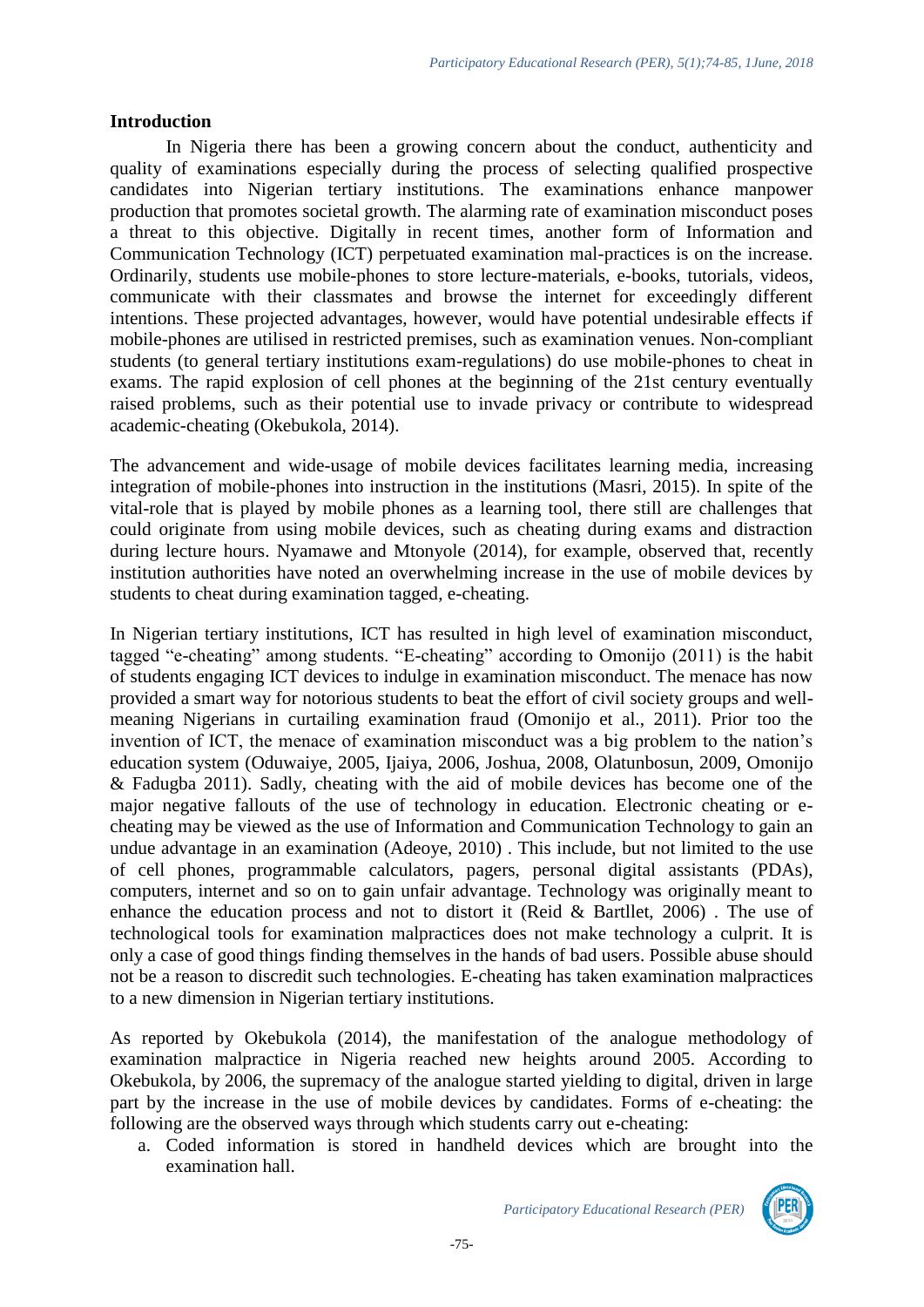- b. Leaked question papers with answers are downloaded from dubious websites
- c. Use of mobile devices in exchange of answers among candidates and touts (outside the halls) during examinations.
- d. Copying of notes into ipads which are taken into examination centres.
- e. Stuffing needed information in cell phones and taking such into the examination hall
- f. Taking pictures of notes with cell phones and using same to gain unfair advantage during examinations
- g. Voice recordings of notes for use during examinations
- h. Taking a photo of question papers and sending same to someone outside the examination hall, with answers sent back as images or text messages.
- i. Storage of needed notes and formula in programmable calculators for use during examinations.
- j. Use of cell phones calculators in examination where calculators are not allowed.
- k. Use of handheld devices to browse for solutions during an examination.

Jekayinfa (2010) identified Computer as one of the prominent technologies being used by students to perpetuate examination misconduct in Nigeria. This involves the use of calculators, which have facilities for multiple entries. Most invigilators, especially those who are not ICT-compliant may not know that it has such facilities. They may think it is an ordinary calculator. More often than not, many students who inscribed answers on their calculators have been caught in examination halls copying verbatim what they put on their calculators into their answer scripts. In architecture, where computer is being used to write examinations, students have been caught sending answers to another student through internet. Directly connected to the above is web site link with examination misconduct. Harris and Schoenig (2010), view it as a tool of perpetuating examination misconduct. According to them, chat rooms and social networking sites have increased in popularity, the incidents of candidates violating confidentiality rules and exposing copyrighted test content have also increased. Lecturers who are ready to collaborate with students in order to cheat in examinations often reveal pretest items, questions and answers prior examination through web-chat rooms and social networking sites. Nweke (2009), described mobile devices as other vital instruments of carrying out examination fraud. He singled out mobile devices short message service as a means of perpetuating examination misconduct in Nigerian higher institutions. Nweke, (2009) asserted that the fraud has continued to rise among Nigerian students. Buttressing the above view, Akesuola (2009) claims that some students used to store answers on their phones and bring them to the examination hall in order to copy them on their script while Assam, (2009) reveals a worrisome dimension of this act by asserting that some female students actually hide their phones, which contain answers to questions being examined in their under-wears and when confronted by the invigilators, they claim were only adjusting their sanitary towels to make it firm.

The problem is becoming aggravated and unbearable because many examination officials, including University staff, collaborate, connive and collude with students to perpetuate the dysfunctional habit, when students might have bribed them (Olatunbosun, 2009). To worsen the situation, the Nigerian judiciary has never brought any culprit to book (Omonijo & Fadugba, 2011). Infact, members of the judicuary, parents, teachers and government functionaries were indicted in the act (Omonijo & Fadugba, 2011). Consequently, several cases of "e-cheating" were not reported by many examination officials, while most of the few ones reported were poorly prosecuted, due to corruption (Nweke, 2009). This brings to the fore most of the reasons why government has failed to provide adequate solutions to the menace. The government itself constitutes a big problem to the remedy because most officials

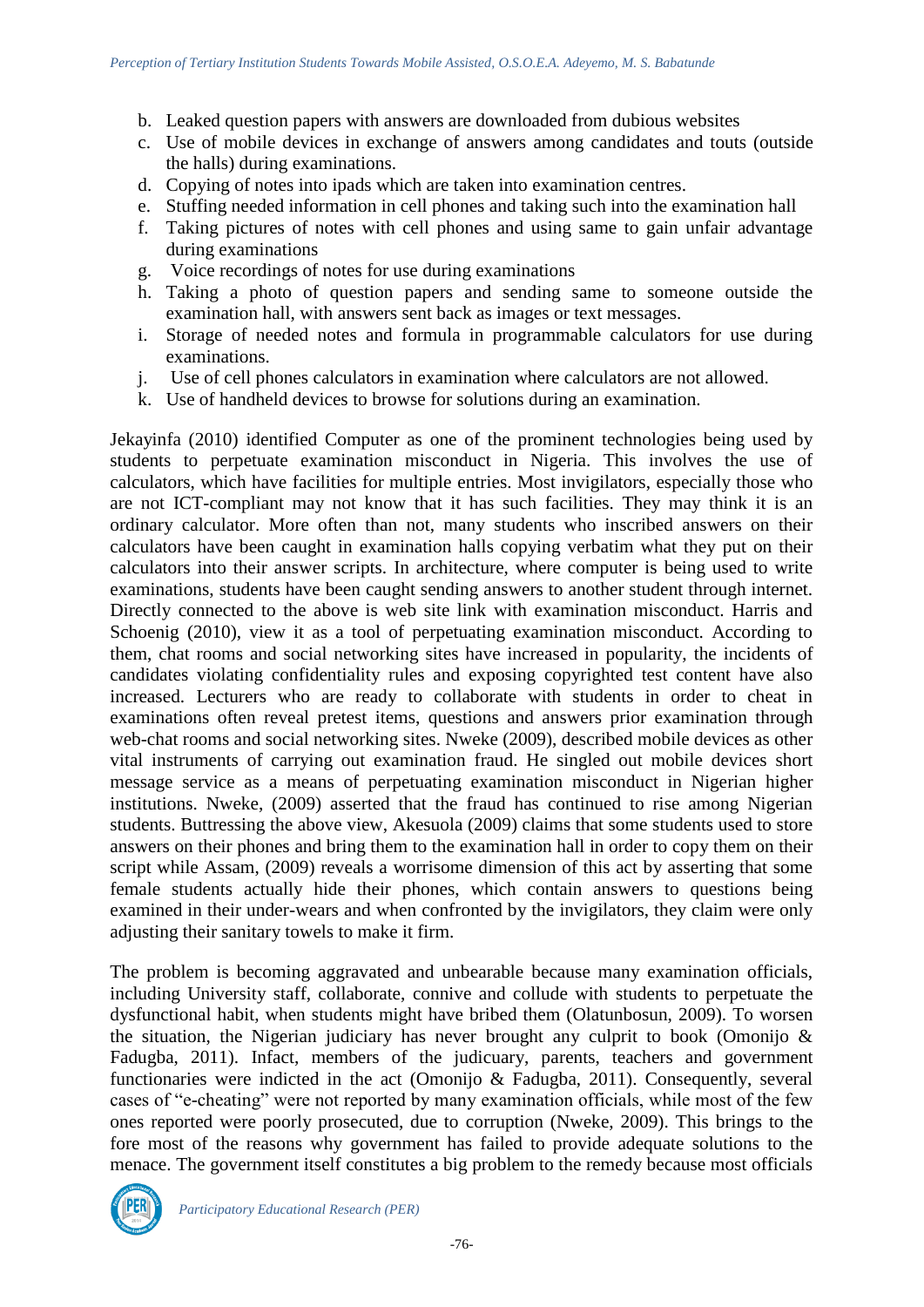got to office through cheating, that is, rigging elections, bribery, forging of certificates and other manipulations. Hence, they lack moral justification and good conscience to wage war against the habit. As a matter of fact, Nigerian system does not reward integrity, hardwork, effectiveness and efficiency. Instead, disorderly behaviour and bad conducts are often interpreted as traits of smartness and bravery (Balogun et al, 2012).

Thus, liars, treasury looters, smugglers and murderers are applauded and embraced in villages, town and cities across the nation (Omonijo & Fadugba, 2011). In-spite of the above, however, studies on "e-cheating" habit among students in Nigerian tertiary institutions are yet to be given adequate attention in literature. The recent study of Adebayo (2011), conspicuously omitted the social problem. Although, Adeoye, (2010) attempted to address the issue in his "Emerging Communication Technology and Examination Malpractices in Nigeria Educational Sector" but no attempt was made to establish if a significant difference exists in "e-cheating" habit between ICT-compliant students and other students in programs not science-oriented. Moreover, the study did not determine whether a significant difference exists in "e-cheating" habit between male and female students. Moreso, the need to carry out such study in ICT sophisticated cosmopolitan cities using mobile assisted approach and how availability of network frequency aids e-cheating is necessary. Thus, the need to make up for these gaps in knowledge in area of education in Nigeria makes the current study very pertinent. Its findings would further reveal various methods as well as types of ICT tools that students employ in perpetuating examination fraud in Nigerian Universities. The problem of "e-cheating" if not properly handled will keep on undermining the quality of our examinations and graduates" performances in work settings. The contributions to education to national development as well as the integrity of Nigerians in international community may be questionable.

#### **Theoretical Framework**

This study is theoretically framed on Functionalism; it provides a sociological platform for analyzing "e-cheating" habit of students, an aspect of crime in tertiary institutions in Nigeria. Going by the paradigm, crime is regarded as a part of social life that is functional to the societal well-being (Durkheim, (1982) cited by Omonijo, (2008) by providing a means of livelihood for a section of the society. Staff of institutions created to checkmate crime in the society members of the judiciary, Economic and Financial Crime Commission (EFCC), police, State Security Agents (SSA) are in this category. Giddens (2001), in this study, anti-social behavior, internet conflict and e-cheating are seen as what hinder educational and societal progress, most especially with youths that are internet natives and emerging technological changes and advances in the  $21<sup>st</sup>$  century. Marxian scholars condemn and dismiss functionalist point of view and argue that crime is the end product of exploitation of the proletariats by the bourgeois in capitalist societies. In other words, cheating does not just erupt because there are specific functions attached to it, it is a reaction to the exploitation of the masses by the ruling class.

Elites who perform state activities, use the general powers of the state to pursue their own particular interests within the state hierarchy (Marx, 1975). Although this view undermines prevalence of crimes in socialist societies, but it rings a bell in the capitalist societies of many underdeveloped countries. In Nigeria, it brings to bear or confirm bad management of the country by the elites in power as well as the looting of resources meant for national development to their own advantage; and to the detriment of common man (Omonijo, 2008). The adverse effects of these are traceable to the current high level of lawlessness and poverty

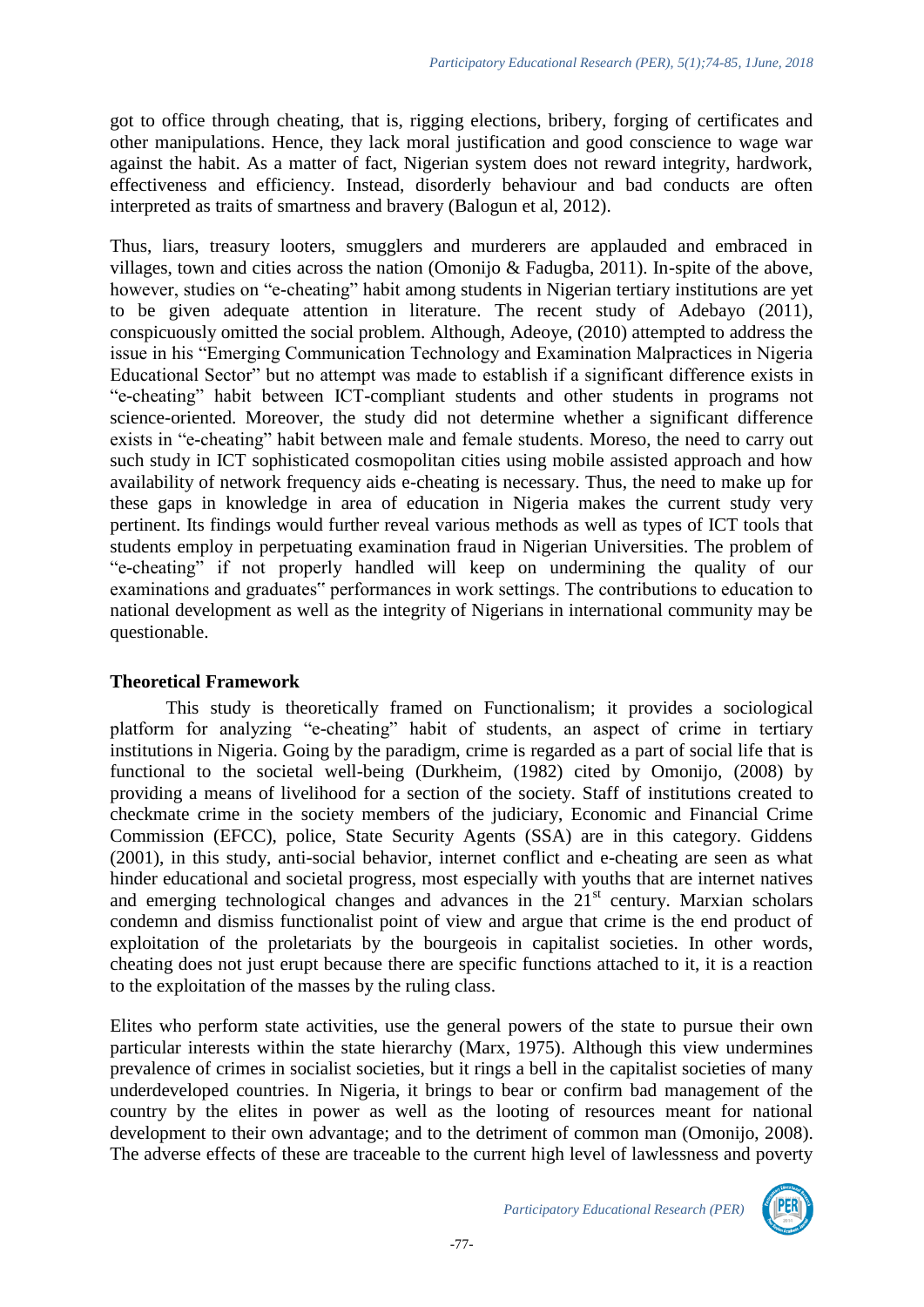prevailing across the nation and it could play a cogent role in the escalation of cheating among the citizenry. However, the Nigerian value system seems to aid examination malpractices, the structure of Nigeria makes law for the prosecution of students who indulge in examination misconduct, but the same system has never prosecuted any offender.

The study of Omonijo and Fadugba, (2011) on "Parental Influence of Wards in the Escalation of Examination Misconduct in Nigeria" attributes the failure to prosecute violators of examination misconduct to the fact that most children of government functionaries are involved. The structure also stretches out merit system as one of the criteria for job placement in work settings, but the same system is largely encouraging favouritism, quota system and federal character, which counters meritocracy in recruiting people to public service. In most cases, the rule of the game is "who you know". It does not matter whether one is qualified or not, so long as the candidate has a certificate and he or she is highly connected. In addition, the structure of Nigeria as a nation makes provision for people to be educated but the same system fails to make employment opportunities available for these people to earn a living and cater for their families. By and large, crime could provide a means of survival to a section of the public, resulting in temporary relief from poverty for this class of people. The sociological relevance of the relief is very crucial to the continuity of the entire society; as it preserves the section from starvation and extinction. Nevertheless, a section that is benefiting from crime cannot be compared with the majority that bears its cumulative effect in the long run. The more crime escalates in a society, the more it contaminates the whole nation and makes her backward in the community of nations.

## *Purpose of the study*

The objective this study sets to achieve include to:

- Ascertain the perception of Lagos State Tertiary Institutions students towards the use of mobile assisted devices in e-cheating as regards the quality of examination
- Examine the extent to which Male students manifest significantly in e-cheating habit than female students

## *Research Questions*

The following research questions were answered in this study:

- What is the perception of Lagos State Tertiary Institutions students towards the
- Use of mobile assisted devices in e-cheating as regards the quality of examination
- To what extent will Male students manifest significantly in e-cheating habit than female students

## *Research Hypotheses*

The null hypotheses generated and tested on the research questions for this study are:

- There is no significant relationship between mobile assisted e-cheating and the quality of examination in Lagos State.
- There is no significant difference between Male student's involvements in mobile assisted e-cheating habit to female students.

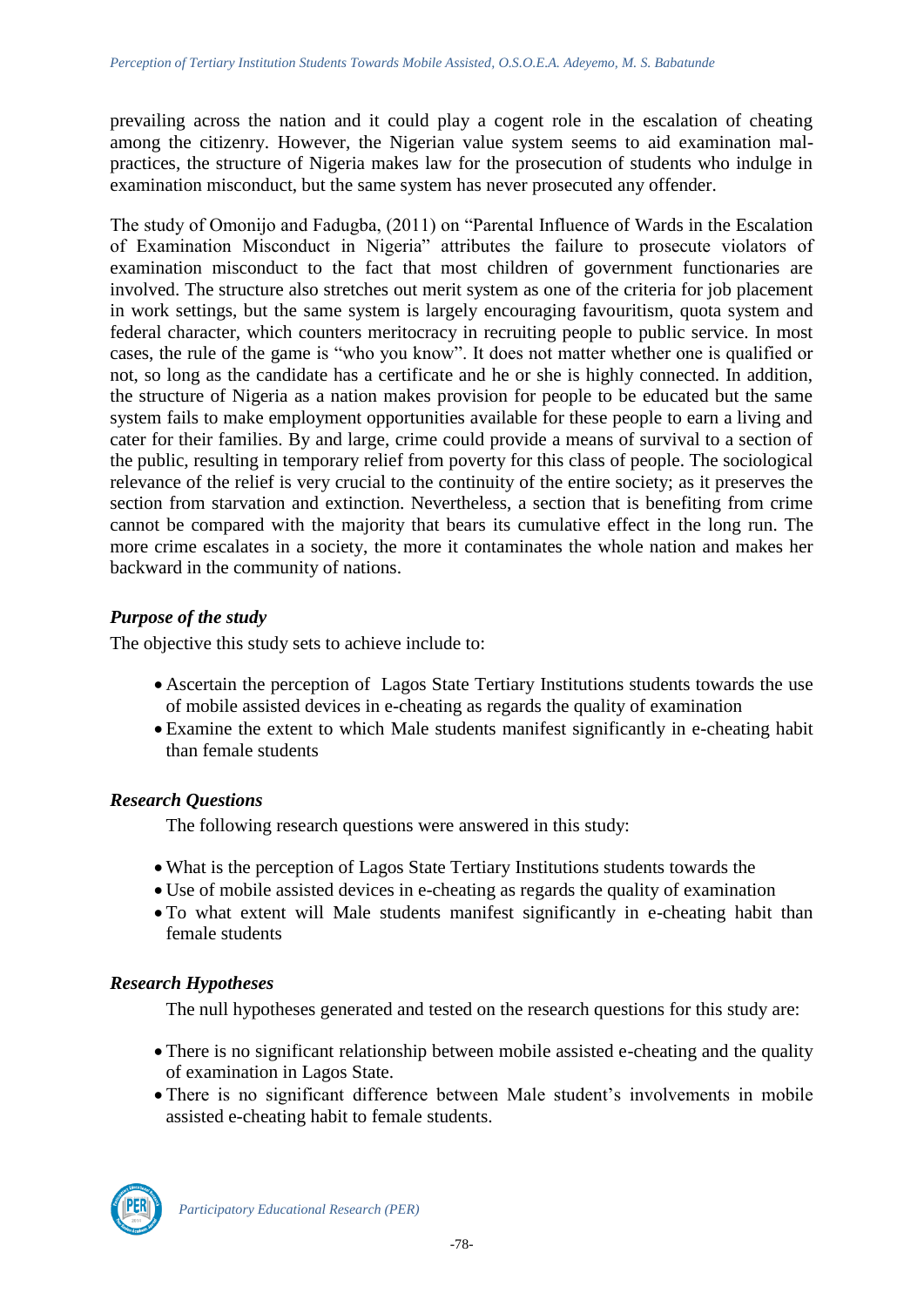### **Methodology**

Survey research was adopted in the study. The basis for the adoption is mainly because it involved sampling moderately large number of the respondents to gather information about a phenomenon. The sample population for the study consisted of students from Lagos higher institutions comprising Lagos State University Ojo, (LASU), Adeniran Ogunsanya, College of Education Otto/Ijanikin, (AOCOED), Lagos State Polytechnic (LASPOTECH) and Michael Otedola College of Primary Education, Epe (MOCPED). Using a purposive sampling based on versatility of students' internet usage, 75 students were selected from each of the institutions summing the total of 300 students. The table 1 below presents the distribution of the sample on the basis of gender and institutions.

|        |             |               |               |                  | <b>TOTAL</b> |
|--------|-------------|---------------|---------------|------------------|--------------|
|        | <b>LASU</b> | <b>AOCOED</b> | <b>MOCPED</b> | <b>LASPOTECH</b> |              |
| Gender |             |               |               |                  |              |
| Male   | 46          | 42            | 50            | 39               | 177          |
| Female | 29          | 33            | 25            | 36               | 123          |
| Total  | 75          | 75            | 75            | 75               | 300          |

**Table 1.** Distribution of sample on the basis of gender and Institutions

The instrument of study was adopted from Jones, Reid and Bartllet (2006) with modification according to the condition in Lagos State, Nigeria. The questionnaire was tagged "Questionnaire of Students Perception on e-cheating" (QSPE). Section A of the instrument requires the respondents to indicate their bio data such as gender, level of study and programme of study. Section B, of the instrument consist of twenty items referring to various method of e-cheating adopted in Lagos State tertiary institutions during examination. Respondents are required to tick either of the following options provided "Appropriate" and "Inappropriate" for items one to ten. In items eleven to twenty respondents are to tick either "Male" or Female gender in order to indicate their responses to each items provided in the instrument.

The instrument was validated using content validity approach, of which test and measurement expert in student internet usage mobile devices was given to ascertain the suitability of the instrument for the study. The instrument was also found reliable at a co-efficient of 0.83 that was obtained using Test- retest method. The data were analyzed using descriptive statistics (percentages) and differential statistics (T-test). The analysis was done using the student simple correlation and to determine the impact of e-cheating on the quality of examination and on the basis of gender in Lagos State, Nigeria.

## **Results**

### *(a) What is the perception of Lagos State Tertiary Institutions students towards the use of mobile assisted device in e-cheating as regards the quality of examination*

| S/N | Items                                                                                       | Inappropriate | $\frac{6}{9}$ | Appropria<br>te | $\frac{6}{9}$ | <b>Total</b> |
|-----|---------------------------------------------------------------------------------------------|---------------|---------------|-----------------|---------------|--------------|
|     | Using unauthorized calculator in an<br>examination for 111e-cheating                        | 169           | 56.           | 131             |               | 300          |
|     | Copying and pasting material from an<br>electronic devices for e-cheating in<br>examination | 152           |               | 148             | 49            | 300          |

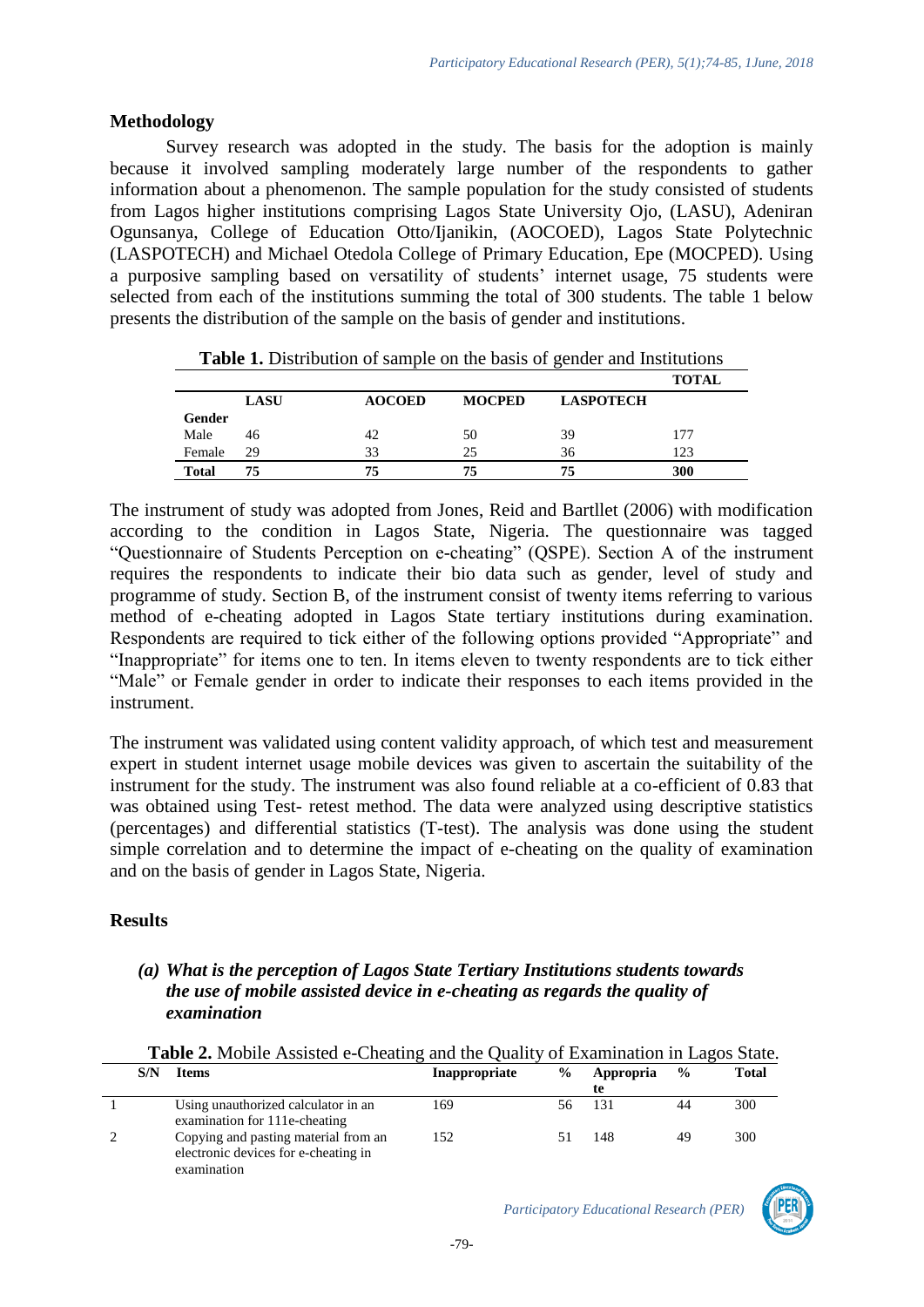|    | <b>Total</b>                                                                         | 1624 | 54 | 1376 |    |      |
|----|--------------------------------------------------------------------------------------|------|----|------|----|------|
|    | allowed.                                                                             |      |    |      |    |      |
|    | examination where calculators are not                                                |      |    |      |    |      |
| 10 | Using cell phones calculators in                                                     | 179  | 60 | 121  | 40 | 300  |
| 9  | Hacking of examination questions                                                     | 161  | 54 | 139  | 46 | 300  |
| 8  | phones<br>Taking pictures of notes with cell phone                                   | 152  | 51 | 148  | 49 | 300  |
|    | Stuffing needed information in cell                                                  | 164  | 55 | 136  | 45 | 300  |
| 6  | answers among students<br>Copying of notes into ipads                                | 153  | 51 | 147  | 49 | 3000 |
|    | devices for e-cheating.<br>Use of mobile devices in exchange of                      | 173  | 58 | 127  | 42 | 300  |
| 4  | website to solve questions in examination<br>Coded information is stored in handheld | 159  | 53 | 141  | 47 | 300  |
| 3  | Copying and pasting material from a                                                  | 162  | 54 | 138  | 46 | 300  |

The data above on table 2 reveals the perception of students to e-cheating in relation to examination quality in Lagos State tertiary institutions. 54% of the respondent perceived echeating as being inappropriate as regards improving the quality of examinations. While 46% perceived e-cheating as being appropriate for improvement of the quality of examination. This perception may be from students with studying habit problems that could not cope with the academic challenges of tertiary institutions.

### *(b)To what extent will male students manifest significantly in e-cheating habit compared to female students*

|     | Institutions                                                                                                                                            |             |               |        |               |              |  |  |
|-----|---------------------------------------------------------------------------------------------------------------------------------------------------------|-------------|---------------|--------|---------------|--------------|--|--|
| S/N | <b>Items</b>                                                                                                                                            | <b>Male</b> | $\frac{6}{6}$ | Female | $\frac{0}{0}$ | <b>Total</b> |  |  |
| 1   | Hacking school portal to gain access to<br>examination questions.                                                                                       | 152         | 51            | 148    | 49            | 300          |  |  |
| 2   | Handheld device storing of already prepared<br>answers and lecture notes for copying in the<br>examination hall.                                        | 139         | 46            | 161    | 54            | 300          |  |  |
| 3   | Storing of already prepared answers and<br>lecture notes in Ipads in examination                                                                        | 159         | 53            | 141    | 47            | 300          |  |  |
| 4   | Calculators inscribing of materials on the<br>cover of the calculator that are relevant to the<br>examination.                                          | 171         | 57            | 129    | 53            | 300          |  |  |
| 5   | Use of handheld devices to browse for<br>solutions during an examination.                                                                               | 148         | 49            | 152    | 51            | 300          |  |  |
| 6   | Mobile phones writing answers in form of<br>text messages, typing of lecture note on<br>phone                                                           | 162         | 54            | 138    | 47            | 3000         |  |  |
| 7   | Ipad Copying and sending of answers from<br>one student to another in a shared local<br>network                                                         | 142         | 47            | 158    | 53            | 300          |  |  |
| 8   | Taking a photo of question papers and<br>sending same to someone outside the<br>examination hall, with answers sent back as<br>images or text messages. | 163         | 54            | 137    | 46            | 300          |  |  |
| 9   | Voice recordings of notes for use during<br>examinations                                                                                                | 128         | 43            | 172    | 57            | 300          |  |  |
| 10  | Stuffing needed information in cell phones<br>and taking such into the examination hall                                                                 | 166         | 55            | 134    | 45            | 300          |  |  |
|     | <b>Total</b>                                                                                                                                            | 1530        | 51            | 1470   | 49            |              |  |  |

**Table 3.** Showing Gender Involvement in Mobile Assisted e-cheating in Lagos State Tertiary

The data from table 3 reveals that 51% representing the male gender are more involved in echeating compared to the female gender that was represented with 49%. This implies that the female gender e-cheating is on the increase since it's formerly postulated that male gender has

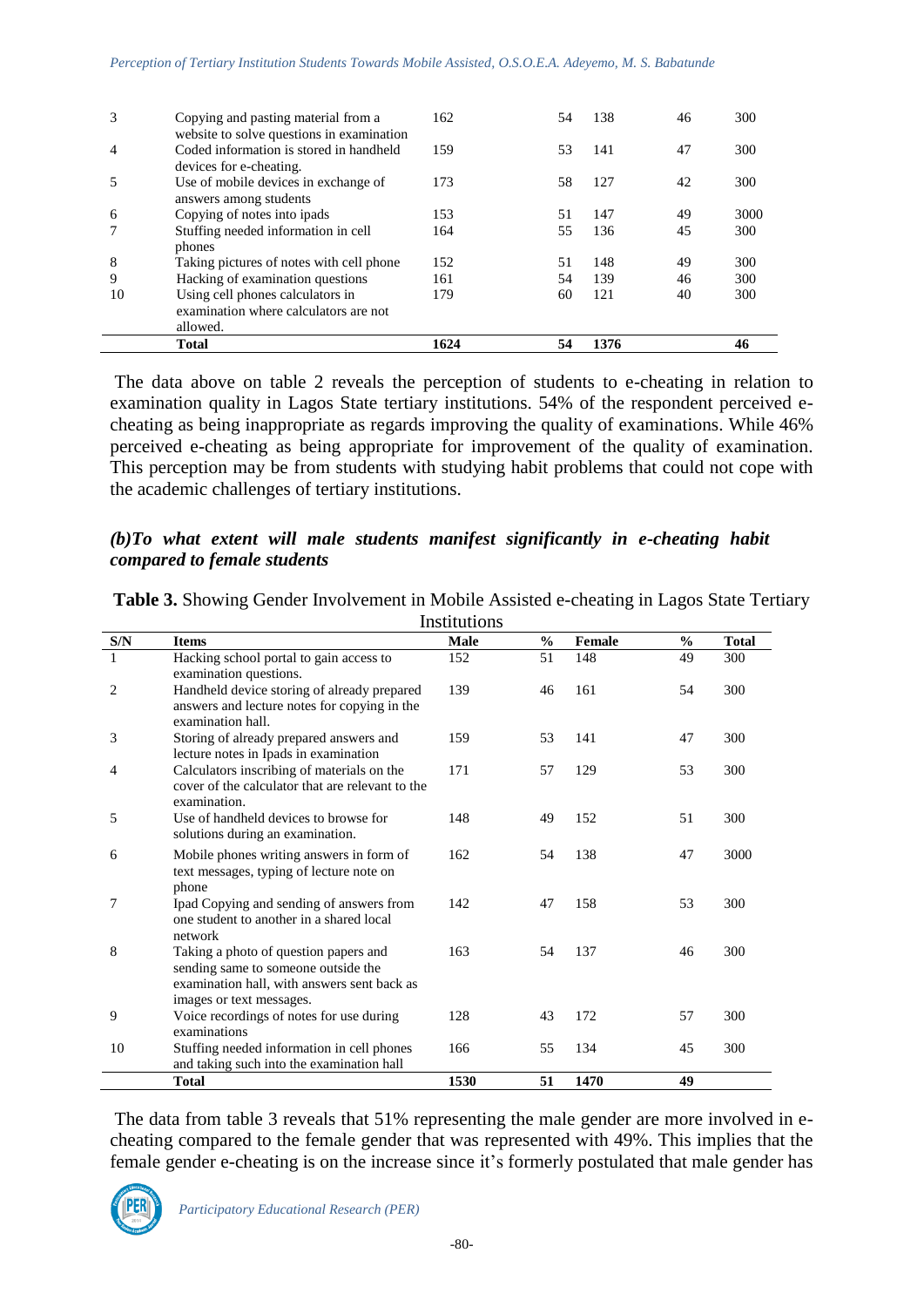higher tendency for anti-social behaviour than the female gender.

|                                     |     |       |       |     |       |       | cheating and Quality of Examination in Lagos State Tertiary Institution |               |
|-------------------------------------|-----|-------|-------|-----|-------|-------|-------------------------------------------------------------------------|---------------|
| Var.                                |     |       | SD    | DF  | S.G/L | r-cal | r-crit                                                                  | <b>Remark</b> |
| Mobile<br>Assisted e-<br>cheating   | 300 | 5.413 | 2.384 | 598 | 0.05  | 0.697 | 0.4438                                                                  | Significant   |
| <b>Ouality</b><br>οf<br>Examination | 300 | 4.587 | 2.170 |     |       |       |                                                                         |               |

**Table 4.** Simple Correlation Table Showing Relationship Between Mobile-Assisted echeating and Quality of Examination in Lagos State Tertiary Institution

From table 4 above it shows that 300 students participated in the study, mobile assisted echeating have a significant high mean value of 5.413 and standard deviation of 2.384 while the quality of examination have a low mean value of 4.587 and 2.170 as its standard deviation. The correlation table for r value was 0.697 significant at 0.05. Hence the null hypothesis previously stated is rejected and alternative which states that there is a significant relationship between mobile assisted e-cheating and the quality of examination is therefore upheld.

## *(c) There is no significant difference between male students' involvement in mobile assisted e-cheating habit to female students.*

Table 5: Student T-test Analysis Showing Difference Gender Involvement in mobile-Assisted

| e-cheating.                      |     |       |       |     |       |             |                |  |  |  |
|----------------------------------|-----|-------|-------|-----|-------|-------------|----------------|--|--|--|
| <b>Variables</b>                 |     |       | SD    | DF  | S.G/L | t-cal       | t-tab Decision |  |  |  |
| <b>Male Gender</b>               | 300 | 5.10  | 2.30  |     |       |             |                |  |  |  |
|                                  |     |       |       | 598 | 0.05  | 38.391 1.96 |                |  |  |  |
| Rejected<br><b>Female Gender</b> | 300 | 4 9 0 | 2.256 |     |       |             |                |  |  |  |

Table 5 above it reveals that 300 participated in the study. Male gender had a higher mean value of 5.10 and standard deviation of 2.30 while female gender have low mean value of 4.90 and standard deviation of 2.256 respectively. The t-calculated value was 38.391. While at 0.05 level of significant the t-table was 1.96, hence the null hypothesis is rejected while the alternative hypothesis which states that there is a significant difference of gender involvement in mobile assisted e-cheating practice

## **Discussion**

Hypothesis one examined a significant relationship between e-cheating and quality of examination in Lagos State tertiary institutions. Hypothesis two equally investigated a significant difference in gender involvement in e-cheating habit between male and female students. The findings reported in this research point to the fact that adequate knowledge of ICT could result in its engagement to commit cheating which reduces the quality of examination. This that implies students in Lagos State tertiary institutions perceive the use of mobile devices as a short-cut to examination success. Most of these students might have gained admission into tertiary institutions through sorting themselves through "Special Centres". Coping with rigorous academic activities therefore becomes a problem. Moreover, table 3 goes to confirm the result of hypothesis two in respect of gender connotation of echeating. According to the table, male students were more involved in e-cheating than their female counterparts in examination. This corroborates Lombroso (1903) cited by (Omonijo et al., 2011), who concluded that female criminals are rare. Female folk according to him have

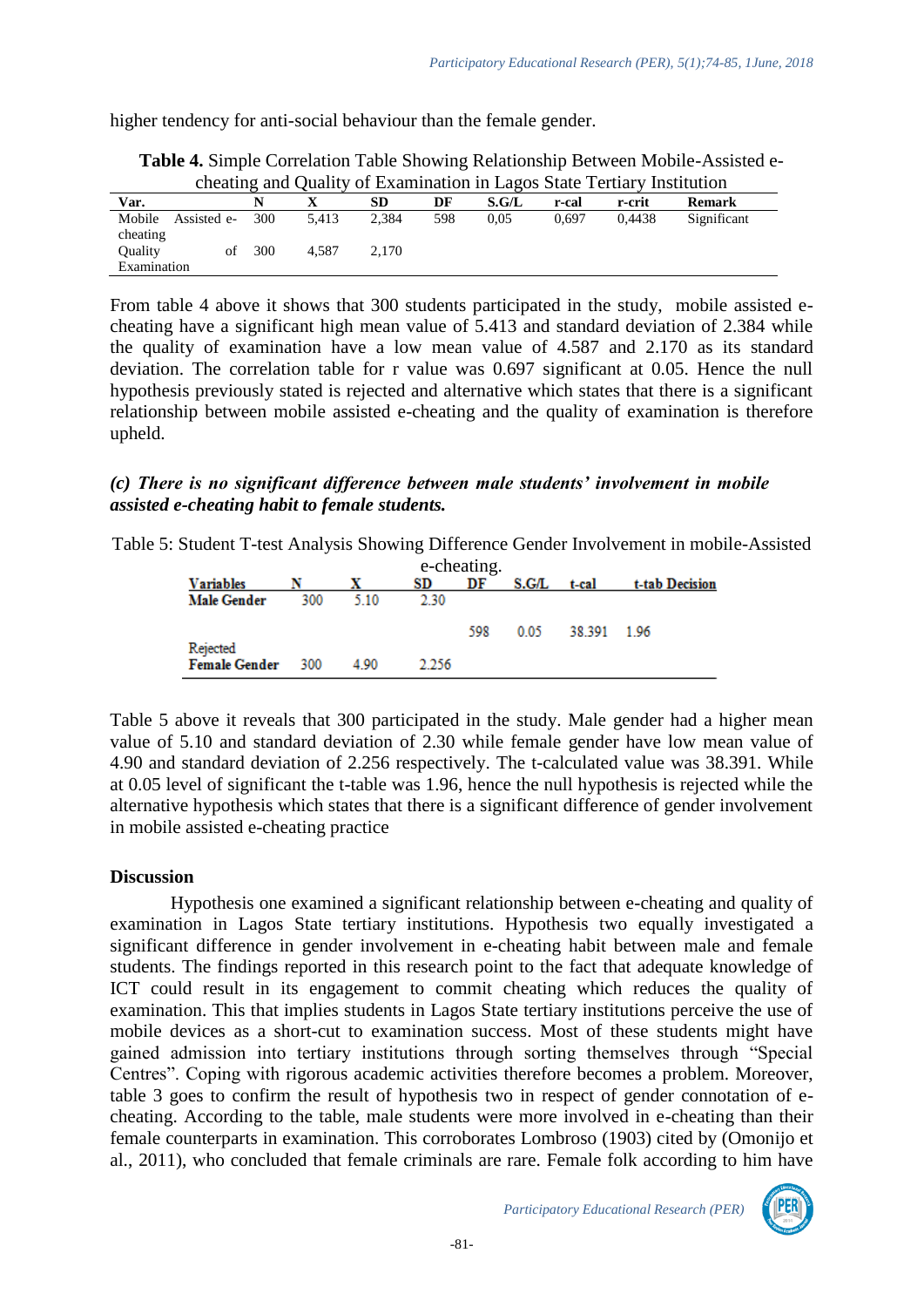not evolved like males, due to their inactive nature. In another development, Anugwom et al., (2010) conclude that male students undertake science programme more than their female counterparts. Hence, this could be the main reason while they are more involved in e-cheating habit than their female counterparts.

Hinman (2000) and Underwood (2006) proposed a three way approach to dealing with echeating in examination. The three approaches are:

- Virtues approach
- Prevention approach
- Policeman approach

The Virtues approach involves developing students who do not want to cheat as well as creating an environment that does not encourage cheating. This begins with institutions of learning formulating and making relevant policy statements on examination malpractices. It is not enough to formulate policies; the students must be convinced that the institution is committed to such policies. One way to show commitment is for the institution or school to ensure that all its dealings and practices are ethically carried out as dictated by relevant laws. The institution will lack the moral right to condemn cheating among students if it is involved in shady, sharp and shabby practices. Brown and Howell (2001) posited that institutional commitments to policy statements on examination malpractice can influence students' perceptions. The teachers and lecturers should also should lead exemplary lives. They should demonstrate commitment and forthrightness in their dealings with students. Underwood and Sarbo (2004) observed that levels of malpractice decrease when students perceive that their teachers are committed and forthright.

Prevention approach consists of digital and non- digital actions taken to reduce or out rightly prevent cheating before, during and after examinations. Some of such actions include, but not limited to the following:

- (1) Ensuring the security of examination question papers and answer sheets before and after the examination.
- (2) Producing multiple forms or versions of examination questions and ensuring that no two candidates having the same version of question papers are seated close to each other. This implies that the questions are same, but the numberings are different.
- (3) Setting up of online multiple choice examination questions which present each candidate with questions randomly selected from the test bank; No two students are presented with identical questions.
- (4) Disallowing students from bringing in mobile technological devices into examination venues.
- (5) Installation of jammers in examination halls. Jammers are devices which prevent radio equipment from sending and receiving signals relevant to their function. This will prevent communication between candidates and persons outside the examination hall. It will also hinder internet browsing during examinations.
- (6) Installation of detection devices that could indicate whether a mobile device is being operated within an examination hall.
- (7) The policeman approach entails monitoring and enforcement of laws and regulation guiding an examination. Monitoring and enforcement involves proper invigilation, apprehending and appropriate sanctioning of defaulters. The sanctioning of defaulters will serve as deterrent to others.

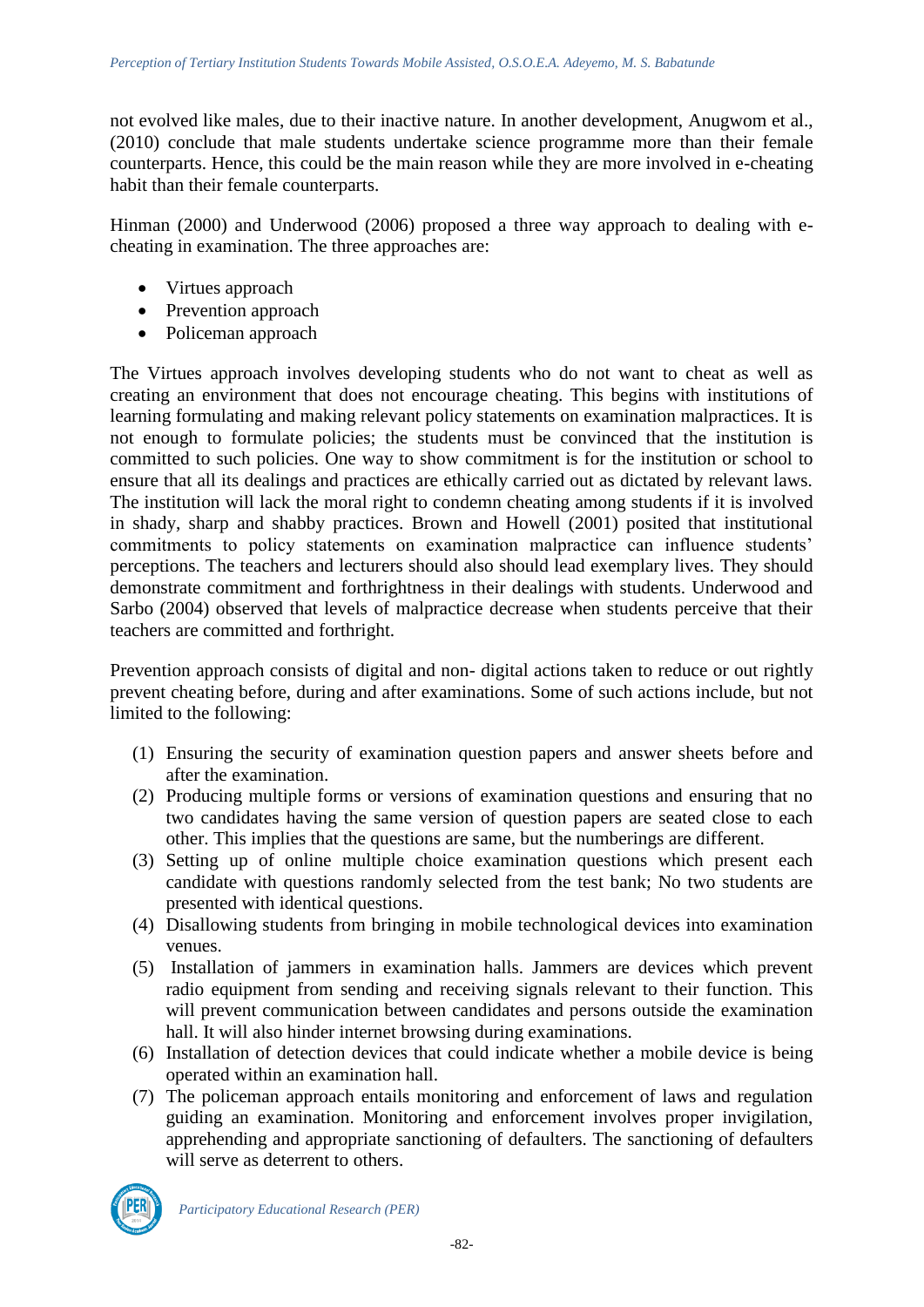### **Conclusion**

Experience has shown that examination malpractices have been the bane of Nigeria's education system as both parents and teachers assist students in the curb of this crime. This ugly state of affairs has continually robbed off on both the standard and outcome of education in the country leading to a widespread call for a total overhaul and sanitisation of the entire educational system. The implications of examination malpractice among students are frightening and devastating. Examination malpractice destroys the foundation and fabric of any educational system. It makes formal assessments unreliable, educational objectives unattainable and portends a bleak future for any society. The emergence of e-cheating has added to the challenges of conducting credible and reliable examinations. The way forward is a holistic approach involving all stakeholders, using technological and non-technological solutions. Based on the findings of this study, it can be concluded as follows: first, e-cheating perceived by lecturer and students are almost the same, although with different levels of perception. Second, not all e-cheating behaviour perceived by student will provide unfair advantage. It means the students not convinced that e-cheating will provide unfair behaviour. So, it is necessary for lecturers to give understanding about unfair benefit of e-cheating and constitute a policy to build examination norms. Students should be pressed to focus on graduation and shun anti-social behaviours manifested through e-cheating in examination.

## **Recommendations**

Re-orientation and advice are two important factors which can be employed in changing bad habits. Moreover, spiritual transformation can be used to reinforce these two factors. It may destroy the spirit behind immorality. Based on this understanding and the pattern of differences shown by the findings of this research, it is, therefore, suggested that:

- (a) Students should be banned from bringing ICT devices such as mobile phones, Ipads, and palmtops to the examination hall. Private Christian Mission Institutions like Covenant and Redeemer Universities have already taken that step. Possession of mobile phone is outlawed while on campus in Covenant University. Other institutions should follow suit.
- (b) Calculators should be properly scrutinised before the commencement of any examination. Any calculators with inscriptions should be seized prior examination.
- (c) In courses where computer is extremely important for examination, mostly science programme such as Architecture, students should be properly monitored to avoid copying and sending of answers from one person to another.
- (d) Programme, mostly counselling and spiritual should be organised for students to keep them abreast of the danger inherent in cheating, to their lives and the entire nation at first instance. Anyone caught after that should be expelled from the University.
- (e) Internet on desktop computers should be disconnected when students are about to use these systems to write examinations.
- (f) Any examination officials including university staff caught aiding and abetting echeating should be punished with severance without benefits.
- (g) Government and its relevant agencies should critically look into the issues of corruption within its border and ensure that those caught be seriously sanctioned without fear or favour.
- (h) Tertiary institutions in conjunction with the relevant authorities should mount pressure on to allow the use of cell phone signal jammers in examination centres
- (i) Examination supervisors and invigilators should be trained and equipped to deal with the e-cheating antics of candidates.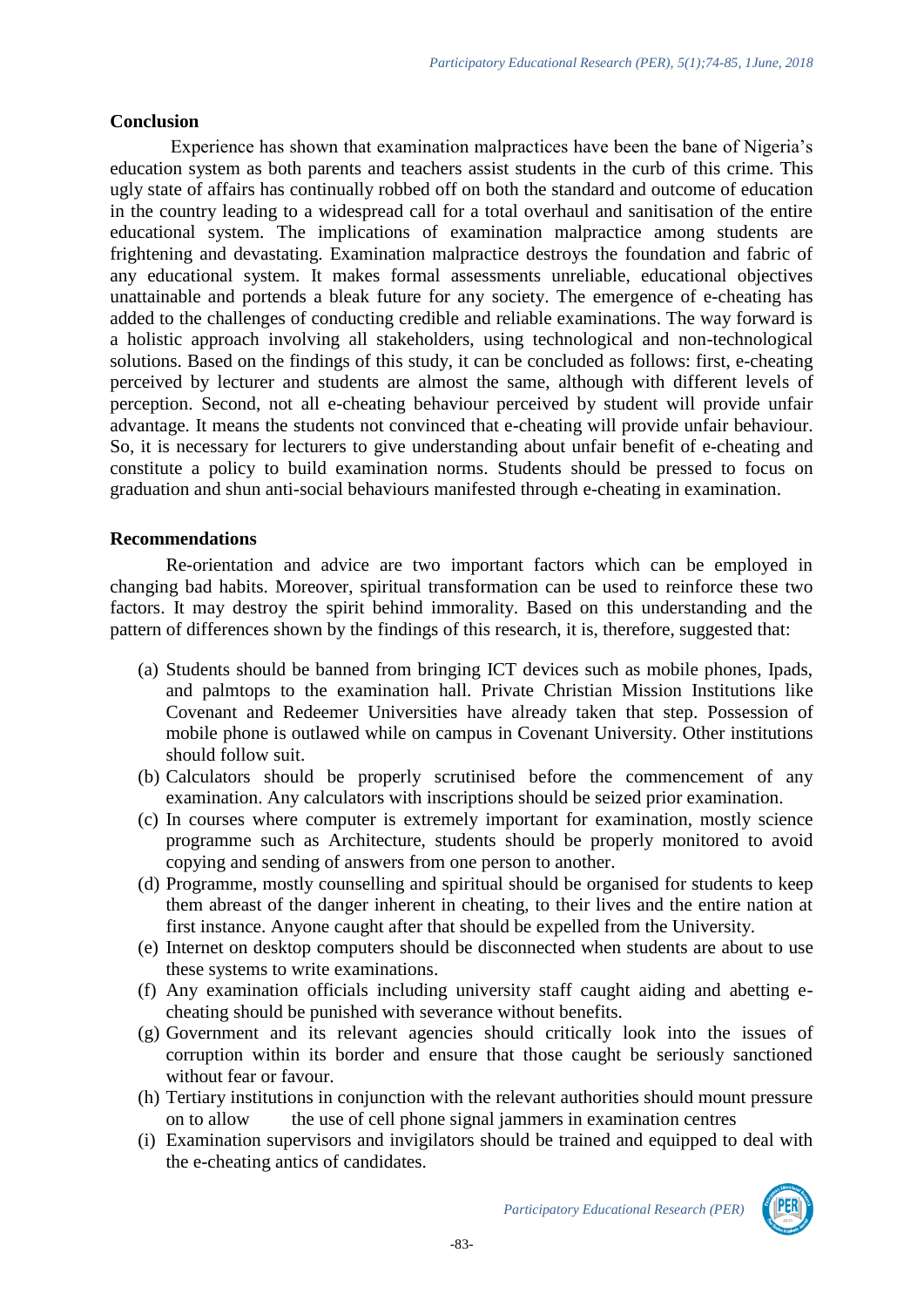- (j) Female candidates must dress properly and be thoroughly searched by female invigilators, before and during examinations.
- (k) Disobedient and unruly candidates must be severely punished so as to serve as deterrence to others.
- (l) Officials should be well remunerated, so that they would not be tempted with monetary gifts and bribes from candidates and their parents.

## **References**

- Adebayo, S. O (2011). Common Cheating Behaviour among Nigerian University Students. *World Journal of Education* (1) 144-149.
- Adeoye, O. S. (2010). Emerging Communication Technology and Examination Malpractices in Nigeria Educational Sector. *World Journal of Education,* 1(1) 114-149.
- Ajayi, I and Ayodele, J (2002). *History and development of education*. Ado-Ekiti: Petoa.
- Akeusola, O. (2009). *Mobile Phone and examination malpractices: I T Realms on Line*. [http://www.itrealms.com.ng/2009/09/mobile-phones-and-exam-malpractices.html](http://www.itrealms.com.ng/2009/09/mobile-phones-and-exam-malpractices.html%20curled%20%20%2029/08/11)  [curled 29/08/11.](http://www.itrealms.com.ng/2009/09/mobile-phones-and-exam-malpractices.html%20curled%20%20%2029/08/11)
- Anugwom, E. E; Omonijo, D. O. & Fadugba O. A. (2010). A review of gender performance of graduating students in a private christian mission university in Nigeria between 2008 and 2010. *International Journal of Gender Empowerment and Development*, 10, 1 & 2, 44-54
- Balogun, J. (2012) Examination malpractices and the Nigerian society. *The Jos Journal of Education*, 4(1), 110 – 116.
- Brown, V and Howell, M (2001). The Efficacy of Policy Statements on Plagiarism: Do they Change Students' Views. *Research in Higher Education*, 42, p103118
- Durkheim, E. (1982). *The Rules of the Sociological Method*, (Edited by Steven Lukes; translated by W.D. Halls). New York: Free Press.
- ECPAT. (2005). ECPAT International Roundtable Meeting on Violence Against Children in Cyberspace. *Bangkok Thailand: June 12-13.* Examination Malpractice Act (2012) 'Examination Malpractice: Meaning' Retrieved from http://ozelacademy.com/EJESV1N3\_1.pdf\_br
- Giddens, A. (2001) *Sociology*. Cambridge: Polity Press.
- Harris, D. J and Schoenig, R. R. W. (2010). Investigating Exam Misconduct: Best Practices Before, During, and After the Examination. The bar examiner, 79, 2
- Hinman, L (2000) Approaches to Cheating and Plagiarism. (Retrieved from http://www.academicintegrity.org/values.asp )
- Marx, K. (1975*). "Critique of Hegel's Doctrine of State", in Karl Marx: Early Writings, trans. Rodney Livingstone and gregor Benton*. New York: Vintage
- Nweke, R. (2009). Mobile Phone and Examination Malpractices. I T Realms on Line. [http://www](http://ww/).itrealms.com.ng/2009/09/mobile-phones-and-exam-malpractices.html curled 29/08/11
- Nwanjoka, O. (2002). Final Workshop Report: *Introduction of Information and Communication Technologies in Rural Areas.* [Online]. Available at: (http:Nwww.ics.trieste.it/documents/hightech/telecom/activitiestwsdec2002/Final %2OReport.)
- Nyamawe, A. & Mtonyole, N. (2014). "The Use of Mobile Phones in University Exams Cheating: Proposed Solution", *International Journal of Engineering Trends and echnology (IJETT),* Volume 17, Number 1, Nov 2014.